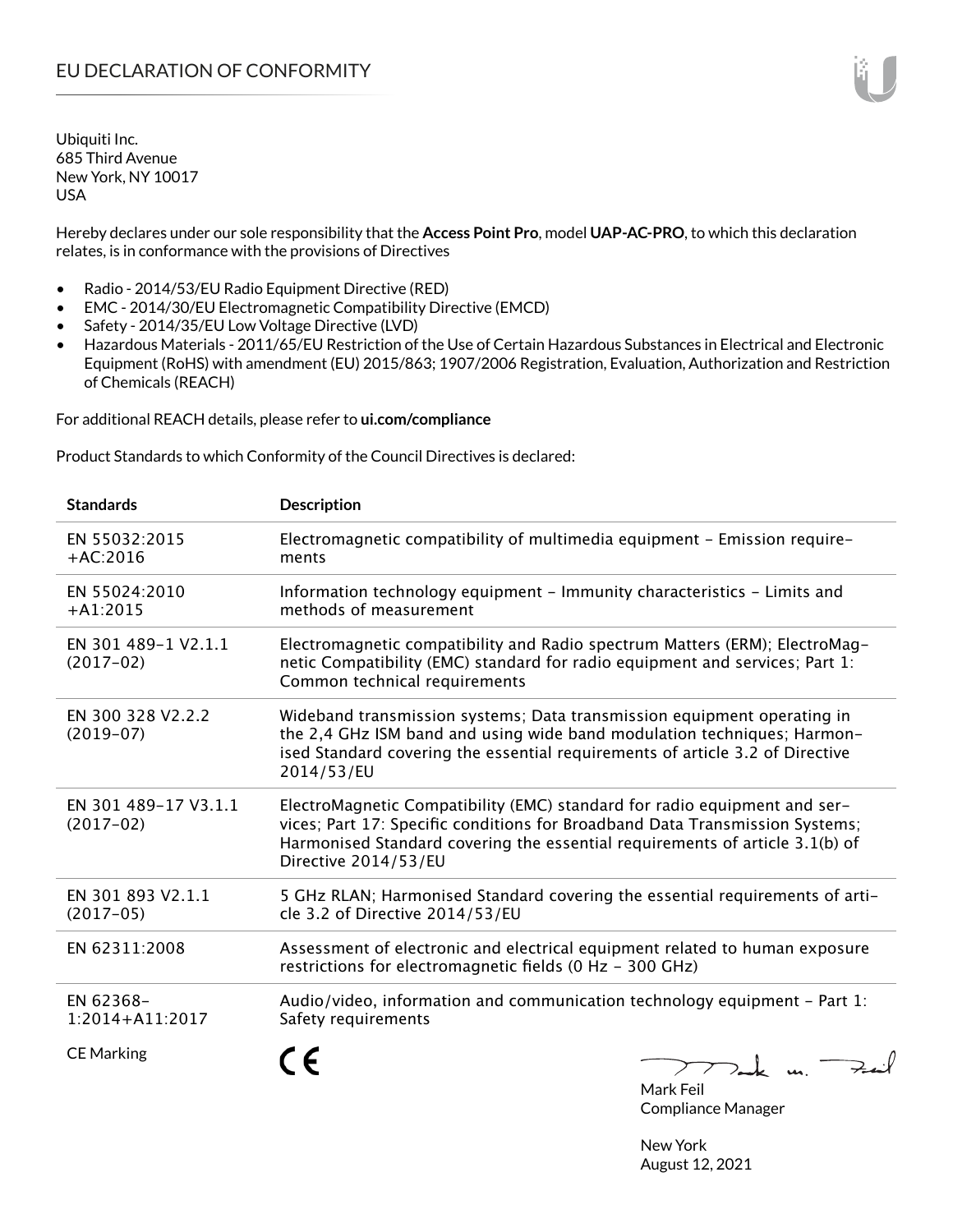# **UAP-AC-PRO**

#### **български** [Bulgarian]

С настоящото Ubiquiti декларира, че това устройство UAP-AC-PRO е в съответствие със съществените изисквания и други приложими разпоредби на Директиви 2014/53/EC, 2014/30/ЕС, 2014/35/ЕС.

### **Hrvatski** [Croatian]

Ubiquiti ovim putem izjavljuje da je ovaj uređaj UAP-AC-PRO sukladan osnovnim zahtjevima i ostalim bitnim odredbama Direktiva 2014/53/EU, 2014/30/EU, 2014/35/EU.

### **Čeština** [Czech]

Ubiquiti tímto prohlašuje, že toto UAP-AC-PRO zařízení, je ve shodě se základními požadavky a dalšími příslušnými ustanoveními směrnic 2014/53/EU, 2014/30/EU, 2014/35/EU.

### **Dansk** [Danish]

Hermed, Ubiquiti, erklærer at denne UAP-AC-PRO enhed, er i overensstemmelse med de væsentlige krav og øvrige relevante krav i direktiver 2014/53/EU, 2014/30/EU, 2014/35/ EU.

#### **Nederlands** [Dutch]

Hierbij verklaart Ubiquiti, dat deze UAP-AC-PRO apparaat, in overeenstemming is met de essentiële eisen en de andere relevante bepalingen van richtlijnen 2014/53/EU, 2014/30/EU, 2014/35/EU.

#### **English**

Hereby, Ubiquiti, declares that this UAP-AC-PRO device, is in compliance with the essential requirements and other relevant

provisions of Directives 2014/53/EU, 2014/30/EU, 2014/35/EU.

### **Eesti keel** [Estonian]

Käesolevaga Ubiquiti kinnitab, et antud UAP-AC-PRO seade, on vastavus olulistele nõuetele ja teistele asjakohastele sätetele direktiivide 2014/53/EL, 2014/30/EL, 2014/35/EL.

#### **Suomi** [Finnish]

Täten Ubiquiti vakuuttaa, että tämä UAP-AC-PRO laite, on yhdenmukainen olennaisten vaatimusten ja muiden sitä koskevien direktiivien 2014/53/EU, 2014/30/EU, 2014/35/ EU.

### **Français** [French]

Par la présente Ubiquiti déclare que l'appareil UAP-AC-PRO, est conforme aux exigences essentielles et aux autres dispositions pertinentes des directives 2014/53/UE, 2014/30/ UE, 2014/35/UE.

### **Deutsch** [German]

Hiermit erklärt Ubiquiti, dass sich dieses UAP-AC-PRO Gerät, in Übereinstimmung mit den grundlegenden Anforderungen und den anderen relevanten Vorschriften der Richtlinien 2014/53/EU, 2014/30/EU, 2014/35/EU befindet.

## **Ελληνικά** [Greek]

Δια του παρόντος, Ubiquiti, δηλώνει ότι αυτή η συσκευή UAP-AC-PRO, είναι σε συμμόρφωση με τις βασικές απαιτήσεις και τις λοιπές σχετικές διατάξεις των οδηγιών 2014/53/EE, 2014/30/EE, 2014/35/EE.

#### **Magyar** [Hungarian]

Ezennel Ubiquiti kijelenti, hogy ez a UAP-AC-PRO készülék megfelel az alapvető követelményeknek és más vonatkozó 2014/53/EU, 2014/30/EU, 2014/35/EU irányelvek rendelkezéseit.

#### **Íslenska** [Icelandic]

Hér, Ubiquiti, því yfir að þetta UAP-AC-PRO tæki er í samræmi við grunnkröfur og önnur viðeigandi ákvæði tilskipana 2014/53/ESB, 2014/30/ESB, 2014/35/ESB.

#### **Italiano** [Italian]

Con la presente, Ubiquiti, dichiara che questo dispositivo UAP-AC-PRO, è conforme ai requisiti essenziali ed alle altre disposizioni pertinenti delle direttive 2014/53/UE, 2014/30/UE, 2014/35/UE.

#### **Latviešu valoda** [Latvian]

Ar šo, Ubiquiti, deklarē, ka UAP-AC-PRO ierīce, ir saskaņā ar būtiskajām prasībām un citiem attiecīgiem noteikumiem Direktīvās 2014/53/ES, 2014/30/ES, 2014/35/ES.

#### **Lietuvių kalba** [Lithuanian]

Ubiquiti deklaruoja, kad šis UAP-AC-PRO įrenginys atitinka esminius reikalavimus ir kitas 2014/53/ES, 2014/30/ES, 2014/35/ES Direktyvų nuostatas.

#### **Malti** [Maltese]

Hawnhekk, Ubiquiti, tiddikjara li dan il-mezz UAP-AC-PRO huwa konformi mar-rekwiżiti essenzjali u dispożizzjonijiet rilevanti oħrajn ta 'Direttivi 2014/53/UE, 2014/30/UE, 2014/35/UE.

#### **Norsk** [Norwegian]

Herved Ubiquiti, erklærer at denne UAP-AC-PRO enheten, er i samsvar med de grunnleggende kravene og andre relevante

bestemmelser i direktivene 2014/53/EU, 2014/30/EU, 2014/35/EU.

#### **Polski** [Polish]

Niniejszym, Ubiquiti, oświadcza, że urządzenie UAP-AC-PRO, jest zgodny z zasadniczymi wymaganiami oraz pozostałymi stosownymi postanowieniami Dyrektyw 2014/53/UE,

2014/30/UE, 2014/35/UE.

### **Português** [Portuguese]

Ubiquiti declara que este dispositivo UAP-AC-PRO, está conforme com os requisitos essenciais e outras disposições das Directivas 2014/53/UE, 2014/30/UE, 2014/35/UE.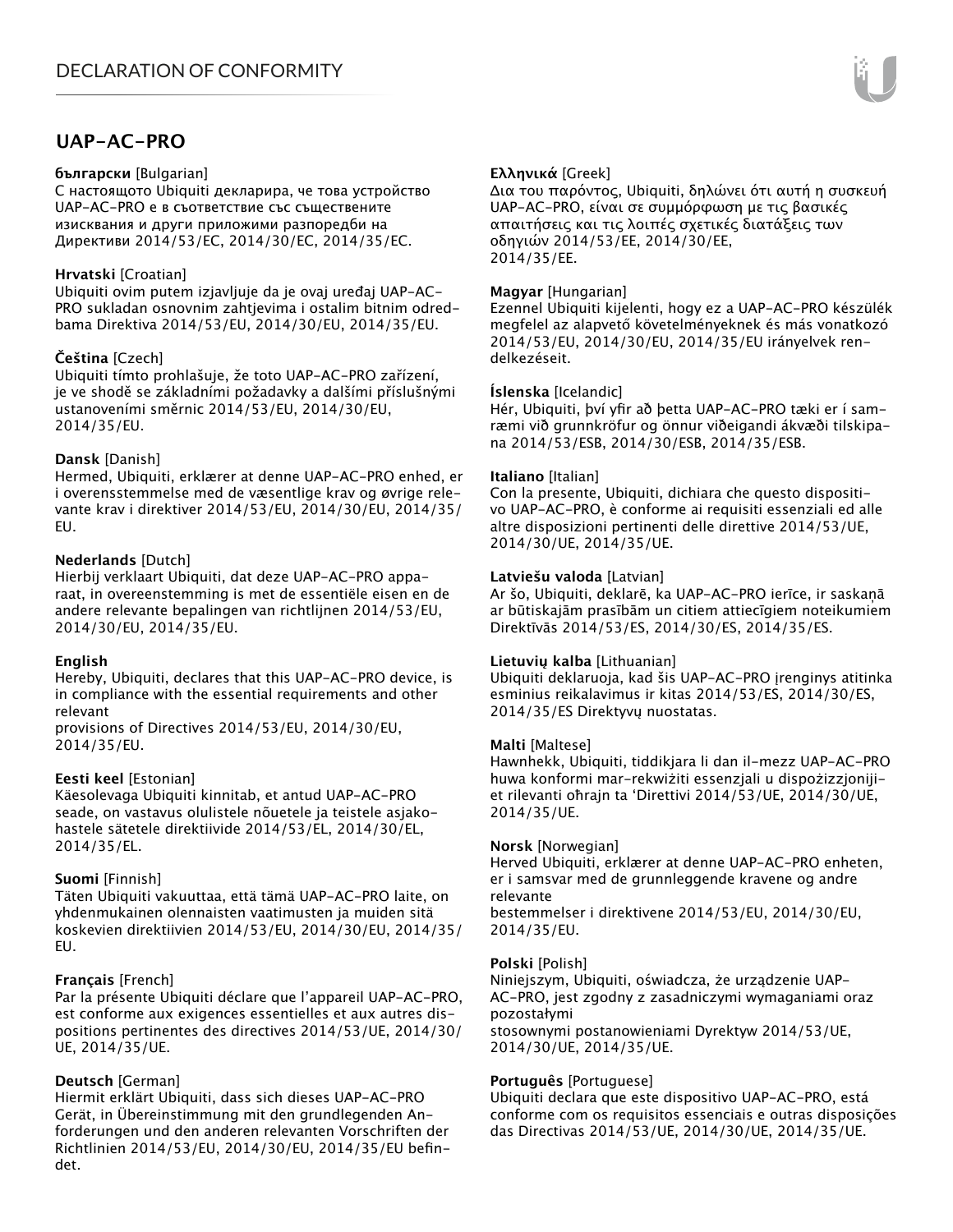#### **Română** [Romanian]

Prin prezenta, Ubiquiti declară că acest dispozitiv UAP-AC-PRO este în conformitate cu cerințele esențiale și alte prevederi relevante ale Directivelor 2014/53/UE, 2014/30/UE,

2014/35/UE.

#### **Slovenčina** [Slovak]

Týmto Ubiquiti, prehlasuje, že toto UAP-AC-PRO zariadenie, je v súlade so základnými požiadavkami a ďalšími relevantnými ustanoveniami smernice 2014/53/EÚ, 2014/30/ EÚ, 2014/35/EÚ.

#### **Slovenščina** [Slovenian]

Družba Ubiquiti izjavlja, da je naprava UAP-AC-PRO v skladu z obveznimi zahtevami in drugimi ustreznimi določbami direktiv 2014/53/EU, 2014/30/EU in 2014/35/EU.

#### **Español** [Spanish]

Por medio de la presente Ubiquiti declara que este dispositivo UAP-AC-PRO, cumple con los requisitos esenciales y cualesquiera otras disposiciones aplicables o exigibles de las Directivas 2014/53/UE, 2014/30/UE, 2014/35/UE.

#### **Svenska** [Swedish]

Härmed Ubiquiti, intygar att denna UAP-AC-PRO enhet är i överensstämmelse med de väsentliga egenskapskrav och övriga relevanta bestämmelser som framgår av direktiven 2014/53/EU, 2014/30/EU, 2014/35/EU.

#### **Accessories**:

https://www.ui.com/products/#default https://www.ui.com/products/#accessories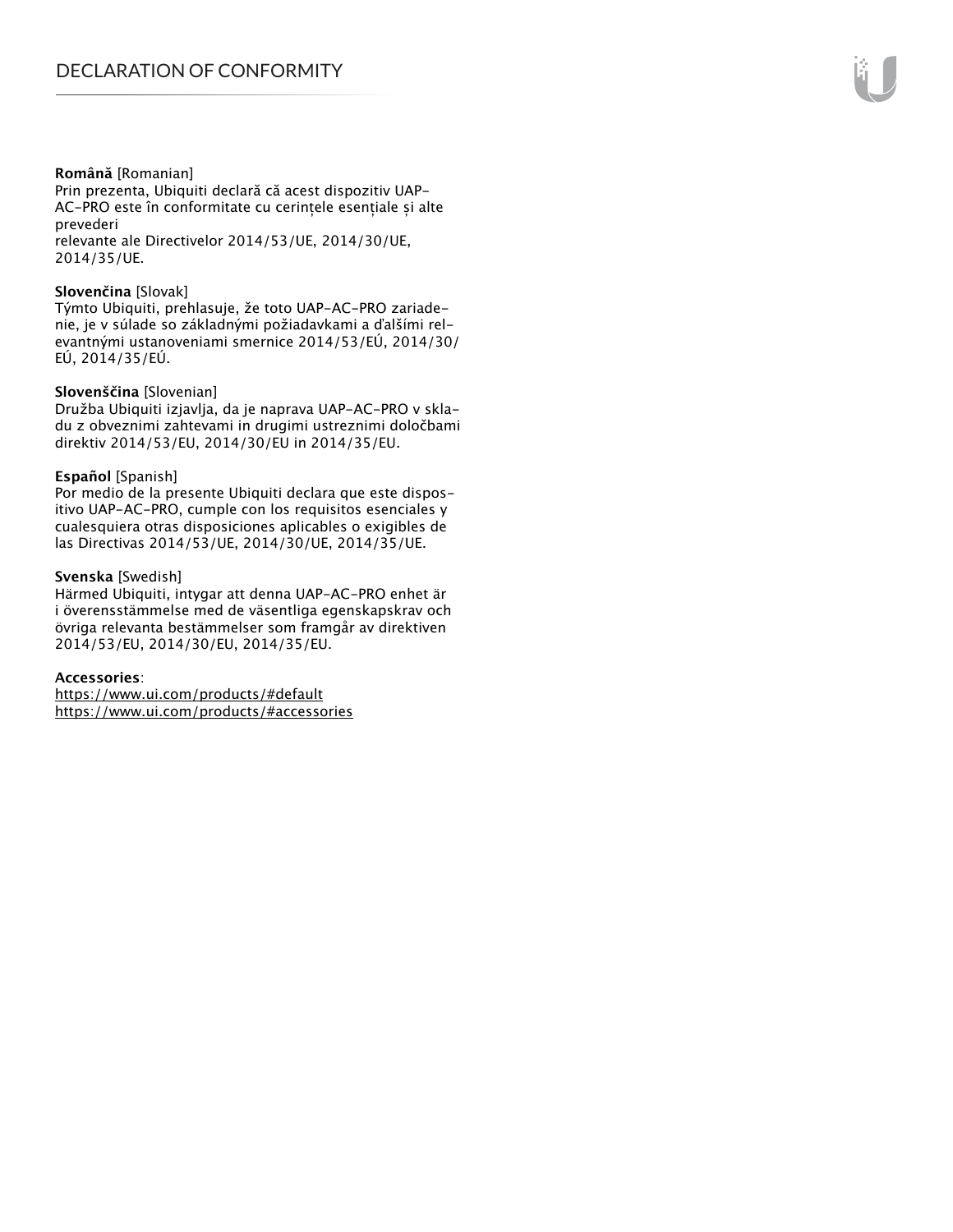Hereby declares under our sole responsibility that the **Access Point Pro**, model **UAP-AC-PRO**, to which this declaration relates, is in conformance with the provisions of UK Regulations

- Radio Equipment Regulations 2017
- Electromagnetic Compatibility Regulations 2016
- Electrical Equipment (Safety) Regulations 2016
- Hazardous Materials The Restriction of the Use of Certain Hazardous Substances in Electrical and Electronic Equipment Regulations 2012; 1907/2006 Registration, Evaluation, Authorization and Restriction of Chemicals (REACH)

For additional REACH details, please refer to **ui.com/compliance**

Product Standards to which Conformity of the Council Directives is declared:

| <b>Standards</b>                    | <b>Description</b>                                                                                                                                                                                                                                                |
|-------------------------------------|-------------------------------------------------------------------------------------------------------------------------------------------------------------------------------------------------------------------------------------------------------------------|
| EN 55032:2015<br>$+AC:2016$         | Electromagnetic compatibility of multimedia equipment - Emission require-<br>ments                                                                                                                                                                                |
| EN 55024:2010<br>$+A1:2015$         | Information technology equipment - Immunity characteristics - Limits and<br>methods of measurement                                                                                                                                                                |
| EN 301 489-1 V2.1.1<br>$(2017-02)$  | Electromagnetic compatibility and Radio spectrum Matters (ERM); ElectroMag-<br>netic Compatibility (EMC) standard for radio equipment and services; Part 1:<br>Common technical requirements                                                                      |
| EN 300 328 V2.2.2<br>$(2019-07)$    | Wideband transmission systems; Data transmission equipment operating in<br>the 2,4 GHz ISM band and using wide band modulation techniques; Harmon-<br>ised Standard covering the essential requirements of article 3.2 of Directive<br>2014/53/EU                 |
| EN 301 489-17 V3.1.1<br>$(2017-02)$ | ElectroMagnetic Compatibility (EMC) standard for radio equipment and ser-<br>vices; Part 17: Specific conditions for Broadband Data Transmission Systems;<br>Harmonised Standard covering the essential requirements of article 3.1(b) of<br>Directive 2014/53/EU |
| EN 301 893 V2.1.1<br>$(2017-05)$    | 5 GHz RLAN; Harmonised Standard covering the essential requirements of arti-<br>cle 3.2 of Directive 2014/53/EU                                                                                                                                                   |
| EN 62311:2008                       | Assessment of electronic and electrical equipment related to human exposure<br>restrictions for electromagnetic fields (0 Hz - 300 GHz)                                                                                                                           |
| EN 62368-<br>1:2014+A11:2017        | Audio/video, information and communication technology equipment - Part 1:<br>Safety requirements                                                                                                                                                                  |
| <b>UKCA Marking</b>                 | :А<br>$\sum$<br>$\mathbf{u}$                                                                                                                                                                                                                                      |

Mark Feil Compliance Manager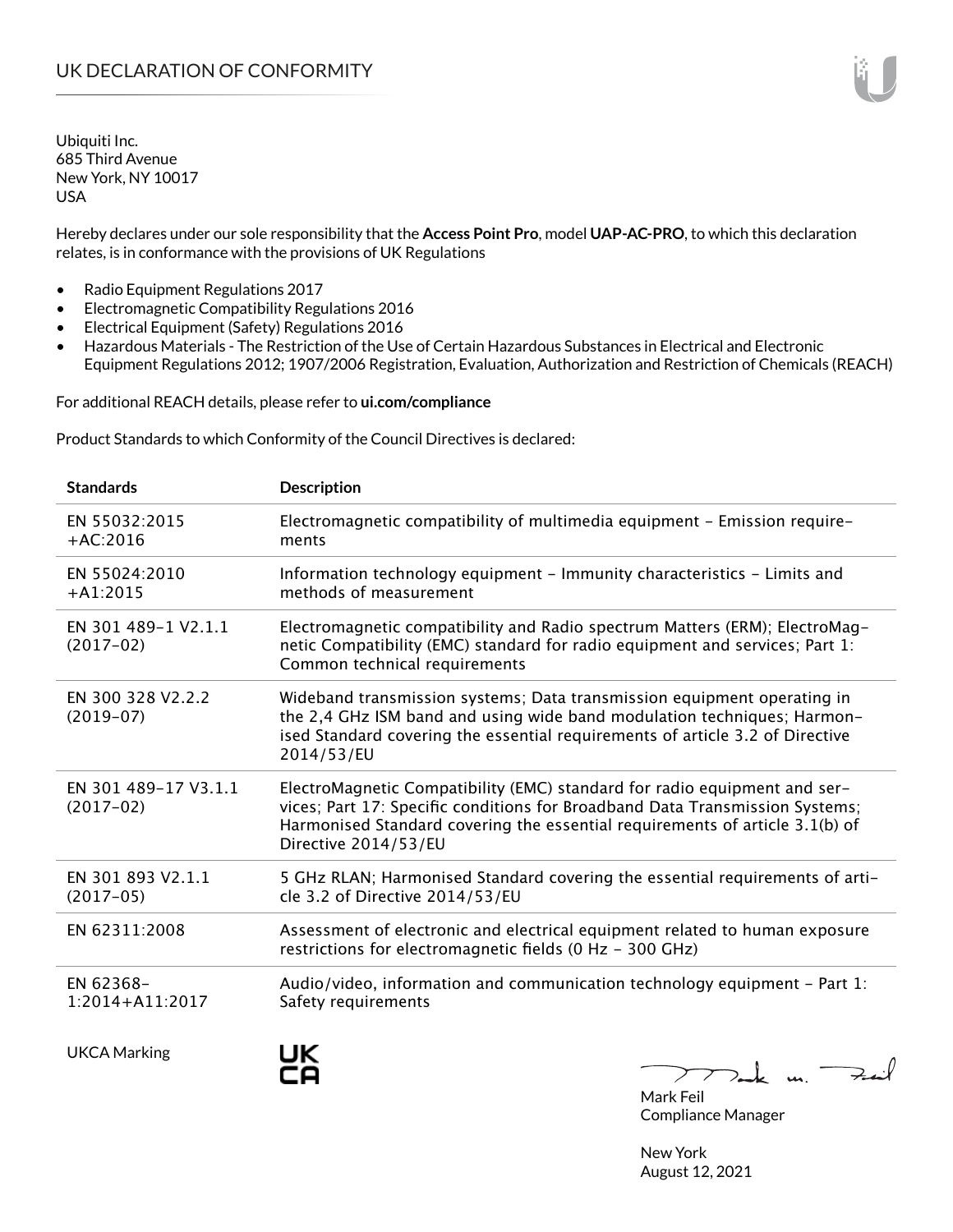# DICHIARAZIONE DI CONFORMITÀ UE ITALIAN ITALIAN

Ubiquiti Inc. 685 Third Avenue New York, NY 10017 USA

Con la presente dichiara sotto la propria esclusiva responsabilità che l' **Access Point Pro**, modello **UAP-AC-PRO**, a cui si riferisce la presente dichiarazione, è conforme alle disposizioni delle Direttive

- Radio 2014/53/EU Direttiva sulle apparecchiature radio (RED)
- EMC -2014/30/UE Direttiva sulla Compatibilità Elettromagnetica (EMCD)
- Sicurezza -2014/35/UE Direttiva sulla Bassa Tensione (LVD)
- Materiali Pericolosi -2011/65/UE Restrizione dell'uso di alcune Sostanze Pericolose nelle Apparecchiature Elettriche ed Elettroniche (RoHS) con emendamento (UE) 2015/863; 1907/2006 Registrazione, Valutazione, Autorizzazione e Restrizione delle Sostanze Chimiche (REACH)

Per ulteriori dettagli sul REACH, fare riferimento a **ui.com/compliance**

| <b>Standard</b>                     | <b>Descrizione</b>                                                                                                                                                                                                                                                               |
|-------------------------------------|----------------------------------------------------------------------------------------------------------------------------------------------------------------------------------------------------------------------------------------------------------------------------------|
| EN 55032:2015<br>$+AC:2016$         | Compatibilità elettromagnetica delle apparecchiature multimediali -<br>Prescrizioni di Emissione                                                                                                                                                                                 |
| EN 55024:2010<br>$+A1:2015$         | Apparecchiature per la tecnologia dell'informazione - Caratteristiche di immu-<br>nità - Limiti e metodi di misura                                                                                                                                                               |
| EN 301 489-1 V2.1.1<br>$(2017-02)$  | Compatibilità elettromagnetica e problematiche di spettro radio (ERM); Norma<br>di compatibilità elettromagnetica (EMC) per apparecchiature e servizi radio;<br>Parte 1: Requisiti tecnici comuni                                                                                |
| EN 300 328 V2.2.2<br>$(2019-07)$    | Sistemi di trasmissione a banda larga; apparecchiature di trasmissione dati che<br>operano nella banda 2,4 GHz ISM e che utilizzano tecniche di modulazione a<br>banda larga; norma armonizzata relativa ai requisiti essenziali dell'articolo 3.2<br>della direttiva 2014/53/UE |
| EN 301 489-17 V3.1.1<br>$(2017-02)$ | Norma di Compatibilità Elettromagnetica (EMC) per apparecchiature e servizi<br>radio; Parte 17: Condizioni specifiche per sistemi di trasmissione dati a banda<br>larga; Norma armonizzata relativa ai requisiti essenziali dell'articolo 3.1(b) della<br>direttiva 2014/53/UE   |
| EN 301 893 V2.1.1<br>$(2017-05)$    | 5 GHz RLAN; norma armonizzata che soddisfa i requisiti essenziali dell'articolo<br>3.2 della direttiva 2014/53/UE                                                                                                                                                                |
| EN 62311:2008                       | Valutazione degli apparecchi elettronici ed elettrici in relazione ai limiti di base<br>per l'esposizione umana ai campi elettromagnetici (0 Hz - 300 GHz)                                                                                                                       |
| EN 62368-<br>1:2014+A11:2017        | Apparecchiature per la tecnologia audio/video, dell'informazione e della comu-<br>nicazione - Parte 1: Requisiti di sicurezza                                                                                                                                                    |
| <b>CE Marking</b>                   | $\epsilon$                                                                                                                                                                                                                                                                       |

Tak m. Fait Mark Feil

Compliance Manager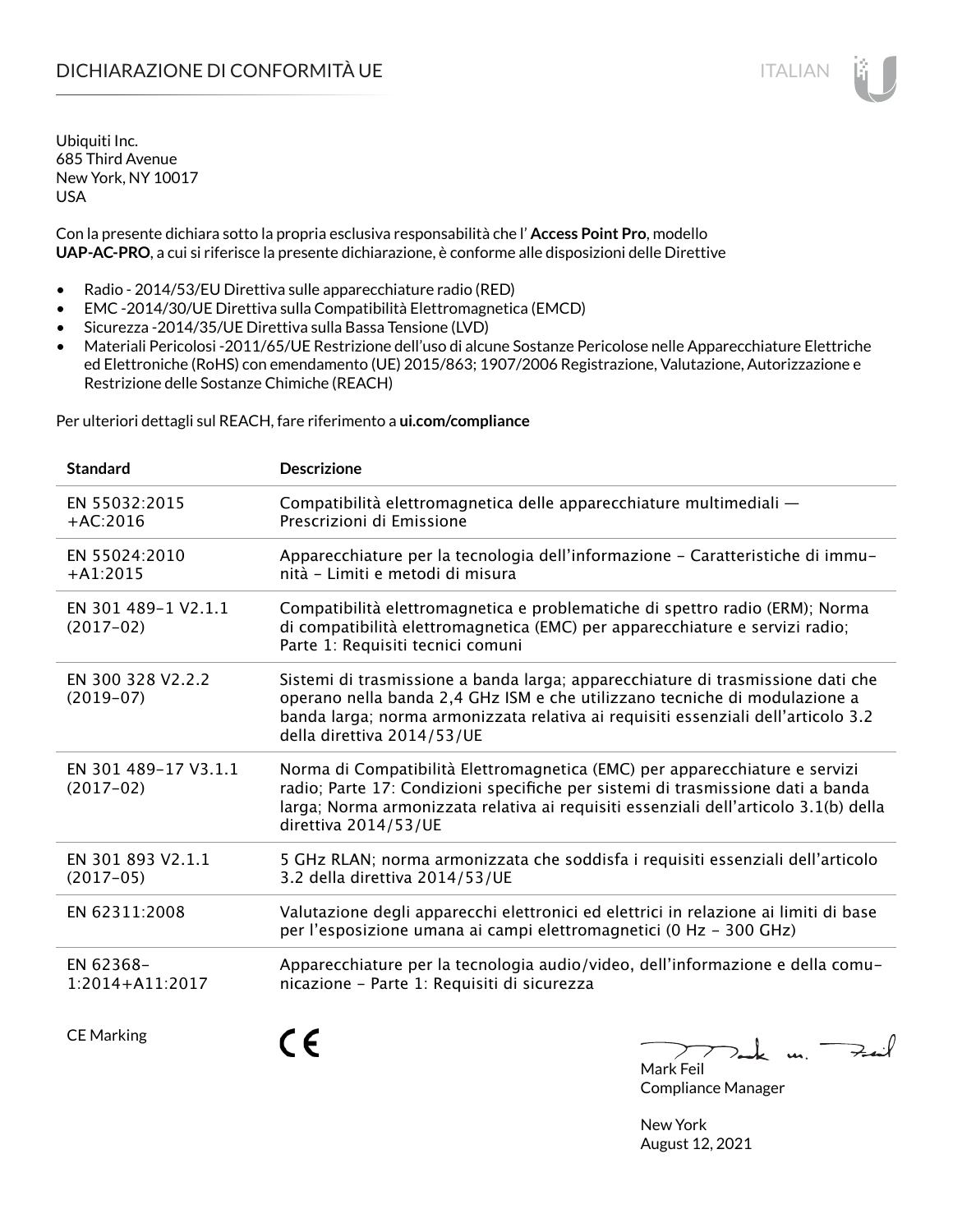# DÉCLARATION DE CONFORMITÉ UE FRENCH

Ubiquiti Inc. 685 Third Avenue New York, NY 10017 USA

Déclare par la présente, sous notre seule responsabilité, que l'**Access Point Pro**, modèle **UAP-AC-PRO**, auquel se rapporte cette déclaration, est conforme aux dispositions des Directives

- Radio 2014/53/EU Directive sur les Équipements Radio (RED)
- EMC -2014/30/EU Directive sur la Compatibilité Electromagnétique (EMCD)
- Sécurité -2014/35/EU Directive sur la Basse Tension (LVD)
- Matières dangereuses -2011/65/UE Restriction de l'utilisation de Certaines Substances Dangereuses dans les Equipements Electriques et Electroniques (RoHS) avec amendement (EU) 2015/863 ; 1907/2006 Enregistrement, Evaluation, Autorisation et Restriction des Produits Chimiques (REACH)

Pour plus de détails sur le règlement REACH, veuillez consulter le site **ui.com/compliance**

| <b>Normes</b>                       | La description                                                                                                                                                                                                                                                                                                                              |
|-------------------------------------|---------------------------------------------------------------------------------------------------------------------------------------------------------------------------------------------------------------------------------------------------------------------------------------------------------------------------------------------|
| EN 55032:2015<br>$+AC:2016$         | Compatibilité électromagnétique des équipements multimédia — Exigences<br>d'émission                                                                                                                                                                                                                                                        |
| EN 55024:2010<br>$+A1:2015$         | Appareils de traitement de l'information - Caractéristiques d'immunité - Lim-<br>ites et méthodes de mesure                                                                                                                                                                                                                                 |
| EN 301 489-1 V2.1.1<br>$(2017-02)$  | Compatibilité électromagnétique et spectre radioélectrique (ERM) ; Norme de<br>compatibilité électromagnétique (CEM) pour les équipements de communica-<br>tion radio et services ; Partie 1 : Exigences techniques communes                                                                                                                |
| EN 300 328 V2.2.2<br>$(2019-07)$    | Systèmes de transmission de données à large bande ; Matériel de transmission<br>de données fonctionnant dans la bande ISM à 2, 4 GHz et utilisant des tech-<br>niques de modulation à étalement du spectre ; Norme harmonisée couvrant les<br>exigences essentielles de l'article 3.2 de la directive 2014/53/UE.                           |
| EN 301 489-17 V3.1.1<br>$(2017-02)$ | Norme de compatibilité électromagnétique (CEM) concernant les équipements<br>de communication radio et services ; partie 17 : Exigences particulières appli-<br>cables aux systèmes de transmission de données à large bande ; norme har-<br>monisée couvrant les exigences essentielles de l'article 3.1(b) de la directive<br>2014/53/UE. |
| EN 301 893 V2.1.1<br>$(2017-05)$    | RLAN de 5 GHz ; Norme harmonisée couvrant les exigences essentielles de l'ar-<br>ticle 3.2 de la Directive 2014/53/EU                                                                                                                                                                                                                       |
| EN 62311:2008                       | Évaluation des équipements électroniques et électriques en relation avec les<br>restrictions d'exposition humaine pour les champs électromagnétiques (0 Hz -<br>300 GHz)                                                                                                                                                                    |
| EN 62368-<br>1:2014+A11:2017        | Equipements des technologies de l'audio/vidéo, de l'information et de la com-<br>munication - Partie 1 : exigences de sécurité                                                                                                                                                                                                              |
| <b>CE Marking</b>                   | mak m. Fail                                                                                                                                                                                                                                                                                                                                 |

Mark Feil Compliance Manager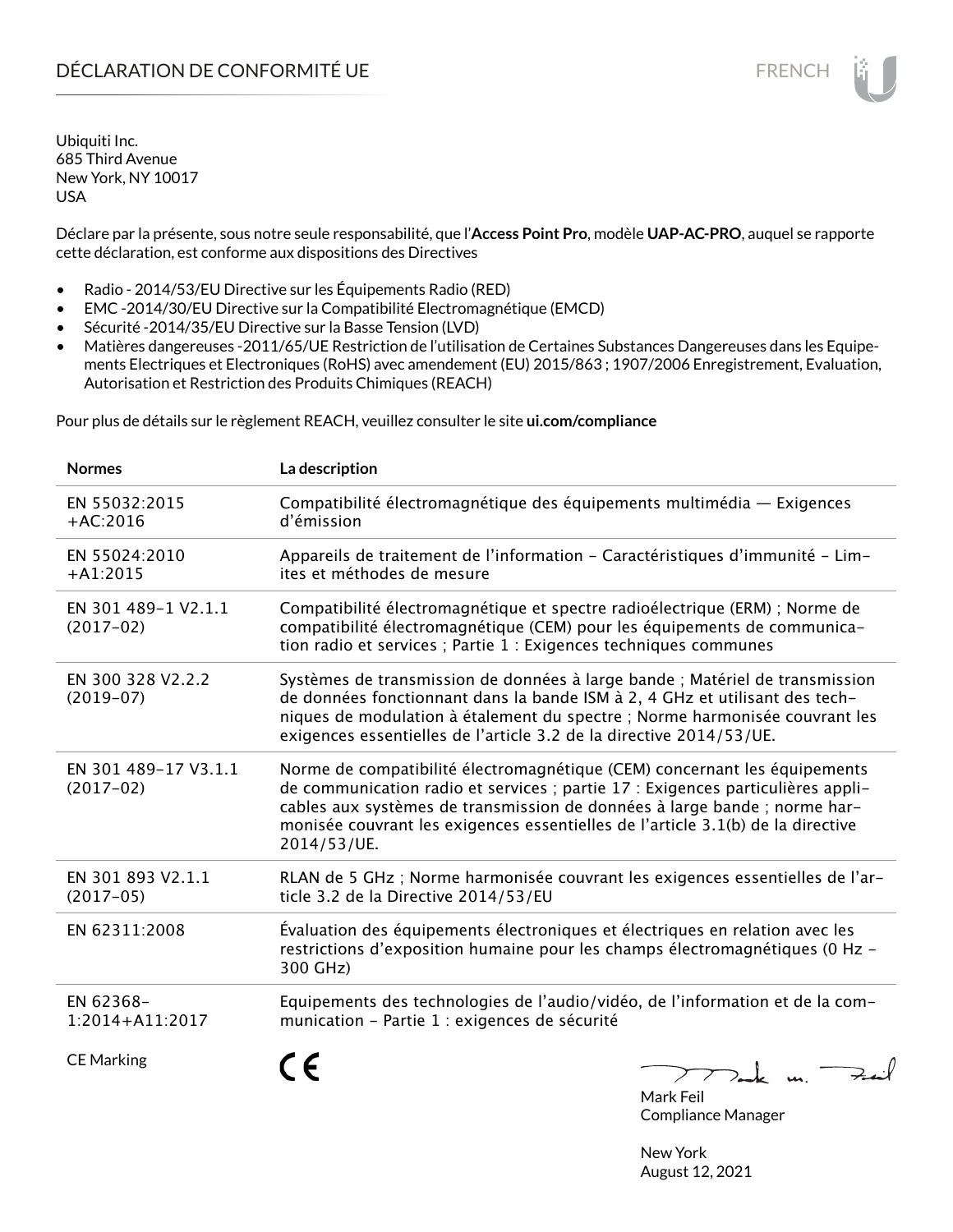Por la presente declaramos bajo nuestra exclusiva responsabilidad que el **Access Point Pro**, modelo **UAP-AC-PRO**, al que se refiere esta declaración, es conforme con las disposiciones de las Directivas

- Radio 2014/53/EU Directiva de Equipos de Radio (RED)
- EMC -2014/30/Directiva de Compatibilidad Electromagnética de la UE (EMCD)
- Seguridad -2014/35/Directiva de Baja Tensión de la UE (LVD)
- Materiales Peligrosos -2011/65/UE Restricción de la Utilización de Determinadas Sustancias Peligrosas en Aparatos Eléctricos y Electrónicos (RoHS) con la enmienda (UE) 2015/863; 1907/2006 Registro, Evaluación, Autorización y Restricción de Sustancias Químicas (REACH)

Para más detalles sobre el REACH, consulte **ui.com/compliance**

| <b>Estándares</b>                   | Descripción                                                                                                                                                                                                                                                                                           |
|-------------------------------------|-------------------------------------------------------------------------------------------------------------------------------------------------------------------------------------------------------------------------------------------------------------------------------------------------------|
| EN 55032:2015<br>$+AC:2016$         | Compatibilidad electromagnética de equipos multimedia. Requisitos de emisión                                                                                                                                                                                                                          |
| EN 55024:2010<br>$+A1:2015$         | Equipos de tecnología de la información - Características de inmunidad -<br>Límites y métodos de medida                                                                                                                                                                                               |
| EN 301 489-1 V2.1.1<br>$(2017-02)$  | Cuestiones de Compatibilidad Electromagnética y Espectro de Radiofrecuencia<br>(ERM). Compatibilidad electromagnética (CEM): norma para equipos de radio y<br>servicios. Parte 1: Requisitos técnicos comunes                                                                                         |
| EN 300 328 V2.2.2<br>$(2019-07)$    | Sistemas de transmisión de datos de banda ancha; Equipos de transmisión de<br>datos, que funcionan en la banda ISM de 2,4 GHz y utilizan técnicas de mod-<br>ulación de espectro ensanchado; Norma armonizada que cubre los requisitos<br>esenciales según el artículo 3.2 de la Directiva 2014/53/UE |
| EN 301 489-17 V3.1.1<br>$(2017-02)$ | Norma de Compatibilidad Electromagnética (CEM) para equipos y servicios radi-<br>oeléctricos; Parte 17: Condiciones específicas para sistemas de transmisión de<br>datos de banda ancha; Norma armonizada que cubre los requisitos esenciales<br>del artículo 3.1.b) de la Directiva 2014/53/UE       |
| EN 301 893 V2.1.1<br>$(2017-05)$    | 5 GHz RLAN; Norma armonizada que cubre los requisitos esenciales del artículo<br>3.2 de la Directiva 2014/53/UE                                                                                                                                                                                       |
| EN 62311:2008                       | Evaluación de los equipos electrónicos y eléctricos en relación con las restric-<br>ciones relativas a la exposición de las personas a los campos electromagnéticos<br>$(0 Hz - 300 GHz)$                                                                                                             |
| EN 62368-<br>1:2014+A11:2017        | Equipos de audio y vídeo, de tecnología de la información y de la comunicación<br>- Parte 1: Requisitos de seguridad                                                                                                                                                                                  |
| <b>CE Marking</b>                   | Thank un Fait                                                                                                                                                                                                                                                                                         |

Mark Feil Compliance Manager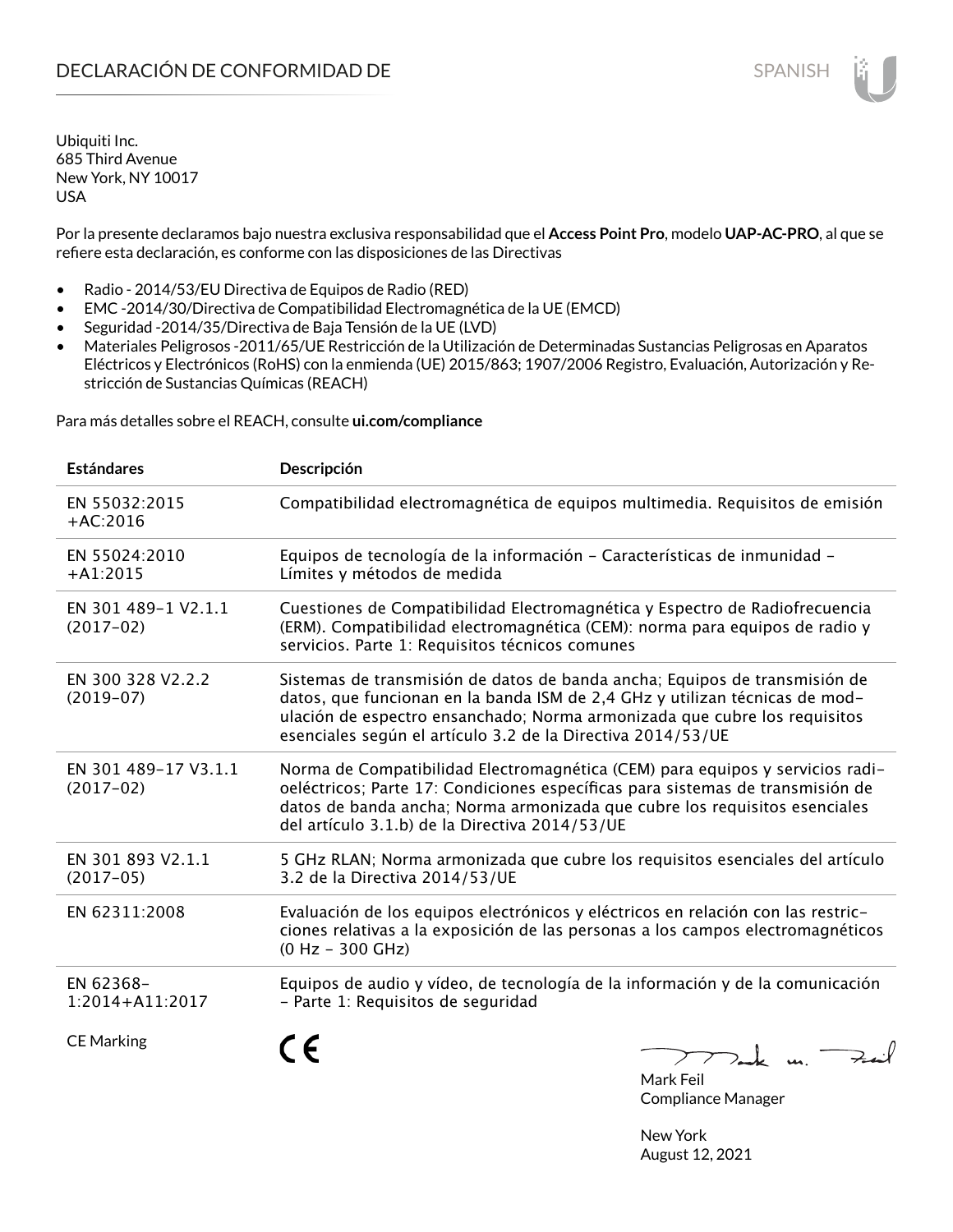# DECLARAȚIA DE CONFORMITATE UE EXECUTE DE ROMANIAN

Ubiquiti Inc. 685 Third Avenue New York, NY 10017 USA

Prin prezenta declarăm sub răspunderea noastră exclusivă că "**Access Point Pro**", modelul **UAP-AC-PRO**, la care se referă această declarație, este în conformitate cu prevederile directivelor următoare:

- Radio 2014/53/EU Radio Equipment Directive (RED) (Directiva UE privind echipamentele radio)
- EMC -2014/30/EU Electromagnetic Compatibility Directive (EMCD) (Directiva UE privind compatibilitatea electromagnetică)
- Siguranță -2014/35/EU Low Voltage Directive (LVD) (Directiva UE privind joasa tensiune)
- Materiale periculoase -2011/65/EU Restriction of the Use of Certain Hazardous Substances in Electrical and Electronic Equipment (RoHS) with amendment (EU) 2015/863 (Directiva UE privind restricția utilizării anumitor substanțe periculoase în echipamentele electrice și electronice (RoHS) cu amendamentele ulterioare); 1907/2006 Registration, Evaluation, Authorization and Restriction of Chemicals (REACH) (Regulamentul Uniunii Europene privind înregistrarea, evaluarea si autorizarea produselor chimice)

Pentru detalii suplimentare referitoare la regulamentul REACH, vă rugăm să consultați site-ul **ui.com/compliance**

| <b>Standarde</b>                    | <b>Descriere</b>                                                                                                                                                                                                                                                                                    |
|-------------------------------------|-----------------------------------------------------------------------------------------------------------------------------------------------------------------------------------------------------------------------------------------------------------------------------------------------------|
| EN 55032:2015<br>$+AC:2016$         | Compatibilitatea electromagnetică a echipamentelor multimedia - Cerințe<br>privind emisiile                                                                                                                                                                                                         |
| EN 55024:2010<br>$+A1:2015$         | Echipamente pentru tehnologia informației. Caracteristici ale imunității. Limite<br>și metode de măsurare                                                                                                                                                                                           |
| EN 301 489-1 V2.1.1<br>$(2017-02)$  | Compatibilitatea electromagnetică și chestiuni legate de spectrul de frecvențe<br>radio (ERM); Standard de compatibilitate electromagnetică (EMC) pentru echipa-<br>mente și servicii radio; Partea 1: Cerințe tehnice comune                                                                       |
| EN 300 328 V2.2.2<br>$(2019-07)$    | Sisteme de transmisie pe bandă largă; Echipamente de transmisie de date care<br>funcționează în banda ISM de 2,4 GHz și utilizează tehnici de modulare a benzii<br>largi; Standard armonizat privind cerințele esențiale ale articolului 3.2 din Di-<br>rectiva 2014/53/UE                          |
| EN 301 489-17 V3.1.1<br>$(2017-02)$ | Standard de compatibilitate electromagnetică (EMC) pentru echipamente și ser-<br>vicii radio; Partea 17: Condiții specifice pentru sistemele de transmisie a datelor<br>în bandă largă; Standard armonizat privind cerințele esențiale ale articolului 3.1<br>litera (b) din Directiva 2014/53 / UE |
| EN 301 893 V2.1.1<br>$(2017-05)$    | RLAN de 5 GHz; Standard armonizat privind cerințele esențiale ale articolului<br>3.2 din Directiva 2014/53 / UE                                                                                                                                                                                     |
| EN 62311:2008                       | Evaluarea echipamentelor electronice și electrice legate de restricțiile expunerii<br>umane la câmpurile electromagnetice (0 Hz - 300 GHz)                                                                                                                                                          |
| EN 62368-<br>1:2014+A11:2017        | Echipamente tehnologice audio / video, informaționale și de comunicații. Partea<br>1: Cerințe de siguranță                                                                                                                                                                                          |
| <b>CE Marking</b>                   | mak m. Fait                                                                                                                                                                                                                                                                                         |

Mark Feil Compliance Manager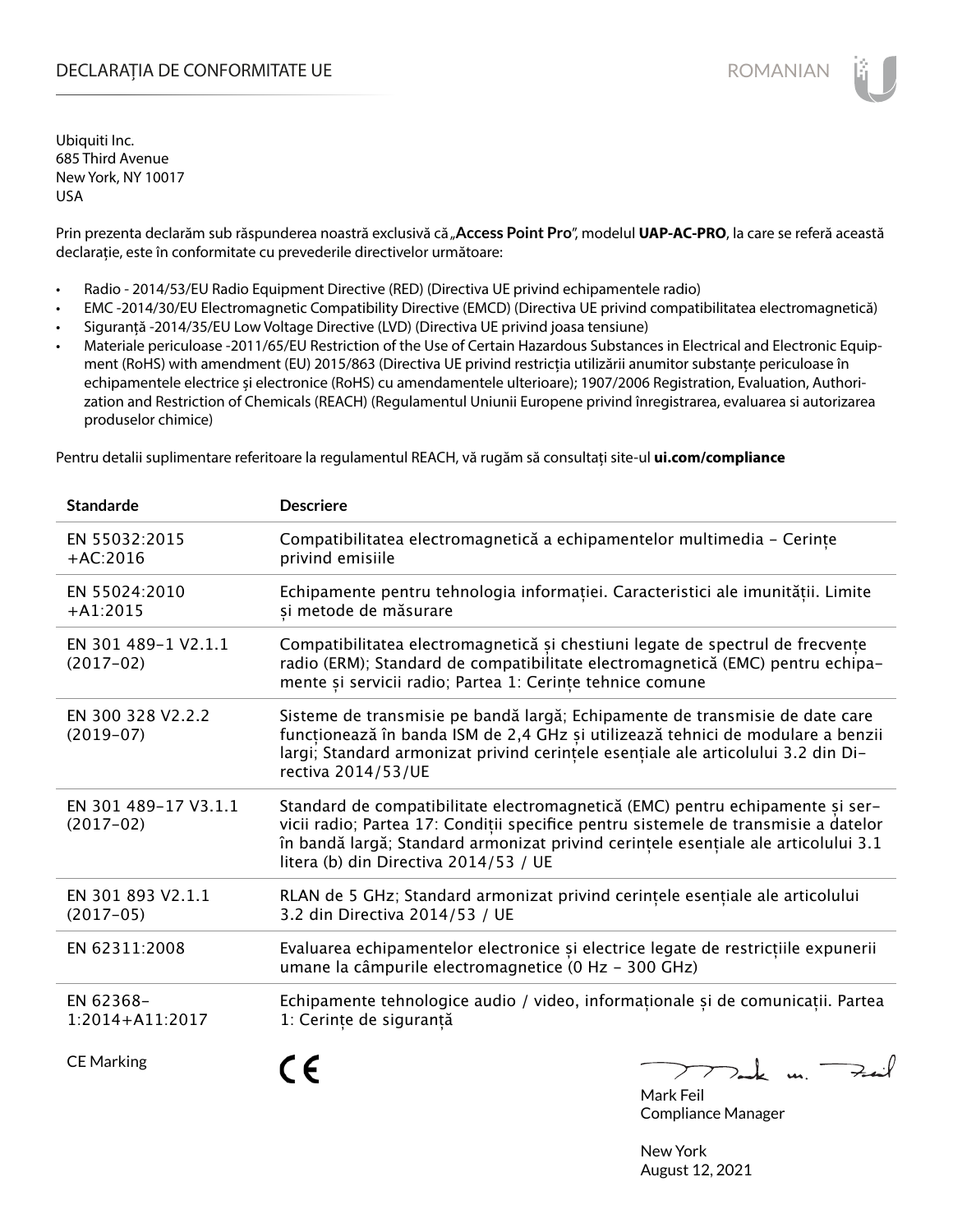Niniejszym oświadczam z naszą wyłączną odpowiedzialnością, że **Access Point Pro**, model **UAP-AC-PRO**, do którego odnosi się niniejsza deklaracja, jest zgodny z przepisami Dyrektyw

- przepisami Dyrektyw
- Radio 2014/53/Dyrektywa Sprzętu Radiowego UE (RED)
- EMC -2014/30/Dyrektywa Zgodności Elektromagnetycznej UE (EMCD)
- Bezpieczeństwo -2014/35/Dyrektywa Niskiego Napięcia UE (LVD)
- Materiały Niebezpieczne -2011/65/Restrykcje Dotyczące Użycia NIektórych Niebezpiecznych Substancji w Sprzęcie Elektrycznym i Elektronicznym UE (RoHS) ze zmianą (UE) 2015/863; 1907/2006 Rejestracja, Ocena, Zezwolenie i Restrykcje Dotyczące Chemikaliów (REACH)

Aby uzyskać dodatkowe informacje REACH, należy przejść do **ui.com/compliance**

| Normy                               | Opis                                                                                                                                                                                                                                                                  |
|-------------------------------------|-----------------------------------------------------------------------------------------------------------------------------------------------------------------------------------------------------------------------------------------------------------------------|
| EN 55032:2015<br>$+AC:2016$         | Kompatybilność elektromagnetyczna sprzętu multimedialnego – Wymagania<br>emisyjne                                                                                                                                                                                     |
| EN 55024:2010<br>$+A1:2015$         | Sprzęt technologii informatycznej - Charakterystyka odporności - Limity i<br>metody pomiarowe                                                                                                                                                                         |
| EN 301 489-1 V2.1.1<br>$(2017-02)$  | Kompatybilność elektromagnetyczna i Zagadnienia widma Radiowego (ERM);<br>Standard Kompatybilności ElektroMagnetycznej (EMC) dla sprzętu radiowego i<br>usług; Część 1: Typowe wymagania techniczne                                                                   |
| EN 300 328 V2.2.2<br>$(2019-07)$    | Szerokopasmowe systemy transmisji; Szprzęt transmisji danych działający w<br>paśmie 2,4 GHz ISM i używający szerokopasmowe techniki modulacyjne; Norma<br>zharmonizowana obejmująca zasadnicze wymagania artykułu 3.2 dyrektywy<br>2014/53/UE                         |
| EN 301 489-17 V3.1.1<br>$(2017-02)$ | Standard Kompatybilności ElektroMagnetycznej (EMC) dla sprzętu radiowego i<br>usług; Część 17: Szczególne warunki dla Szerokopasmowych Systemów Trans-<br>misji Danych; Norma zharmonizowana obejmująca zasadnicze wymagania art.<br>3.1 lit. b) dyrektywy 2014/53/UE |
| EN 301 893 V2.1.1<br>$(2017-05)$    | 5 GHz RLAN; Norma zharmonizowana obejmująca zasadnicze wymagania ar-<br>tykułu 3.2 dyrektywy 2014/53/UE                                                                                                                                                               |
| EN 62311:2008                       | Oszacowanie elektronicznego i elektrycznego sprzętu związanego z ogranicze-<br>niami narażenia ludzi na pola elektromagnetyczne (0 Hz - 300 GHz)                                                                                                                      |
| EN 62368-<br>$1:2014 + A11:2017$    | Audio/wideo, sprzęt technologii informatycznej i komunikacyjnej – Część 1:<br>Wymagania dotyczące bezpieczeństwa                                                                                                                                                      |
| <b>CE Marking</b>                   | $>$ ak m. $-$<br>$\overline{\phantom{0}}$                                                                                                                                                                                                                             |

Mark Feil Compliance Manager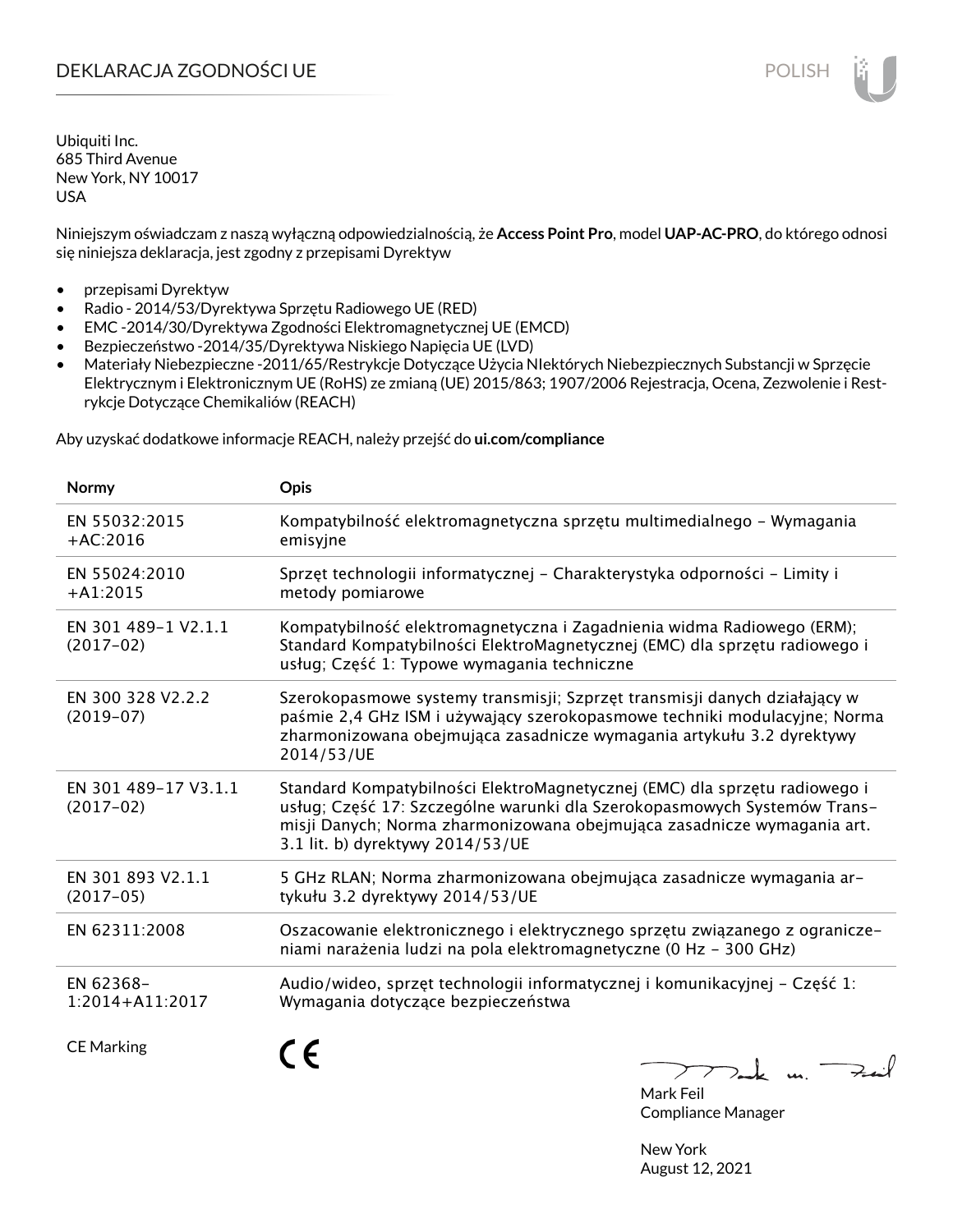# IZJAVA EU O SKLADNOSTI SLOVENIAN

Ubiquiti Inc. 685 Third Avenue New York, NY 10017 USA

S tem dokumentom na lastno odgovornost izjavljamo, da je naprava **Access Point Pro**, model **UAP-AC-PRO**, na katerega se ta izjava nanaša, v skladu z določbami naslednjih direktiv:

- Radio 2014/53/EU Direktiva o radijski opremi (RED)
- EMC -2014/30/EU Direktiva o elektromagnetni združljivosti (EMCD)
- Varnost -2014/35/EU Direktiva o nizkonapetostni opremi (LVD)
- Nevarne snovi -2011/65/EU Direktiva o omejevanju uporabe nekaterih nevarnih snovi v električni in elektronski opremi (RoHS) s spremembo (EU) 2015/863; 1907/2006 Uredba o registraciji, evalvaciji, avtorizaciji in omejevanju kemikalij (REACH)

Več podrobnosti o REACH uredbi si poglejte na **ui.com/compliance**

| <b>Standardi</b>                    | Opis                                                                                                                                                                                                                                             |
|-------------------------------------|--------------------------------------------------------------------------------------------------------------------------------------------------------------------------------------------------------------------------------------------------|
| EN 55032:2015<br>$+AC:2016$         | Elektromagnetna združljivost večpredstavnostne opreme - Zahteve glede elek-<br>tromagnetnega sevanja                                                                                                                                             |
| EN 55024:2010<br>$+A1:2015$         | Oprema za informacijsko tehnologijo - Karakteristike odpornosti proti motnjam<br>- Mejne vrednosti in merilne metode                                                                                                                             |
| EN 301 489-1 V2.1.1<br>$(2017-02)$  | Elektromagnetna združljivost in zadeve v zvezi z radijskim spektrom (ERM) -<br>Standard elektromagnetne združljivosti (EMC) za radijsko opremo in storitve -<br>1. del: Splošne tehnične zahteve                                                 |
| EN 300 328 V2.2.2<br>$(2019-07)$    | Širokopasovni prenosni sistemi - Oprema za prenos podatkov v frekvenčnem<br>pasu 2,4 GHz ISM, ki uporablja širokopasovne modulacijske tehnike - Harmoni-<br>zirani standard, ki zajema bistvene zahteve člena 3.2 direktive 2014/53/EU           |
| EN 301 489-17 V3.1.1<br>$(2017-02)$ | Standard elektromagnetne združljivosti (EMC) za radijsko opremo in storitve -<br>17. del: Posebni pogoji za širokopasovne sisteme za prenos podatkov - Harmo-<br>nizirani standard, ki zajema bistvene zahteve člena 3.1(b) direktive 2014/53/EU |
| EN 301 893 V2.1.1<br>$(2017-05)$    | 5 GHz RLAN - Harmonizirani standard, ki zajema bistvene zahteve člena 3.2<br>direktive 2014/53/EU                                                                                                                                                |
| EN 62311:2008                       | Ocena elektronske in električne opreme glede omejevanja izpostavljenosti ljudi<br>elektromagnetnim sevanjem (0 Hz - 300 GHz)                                                                                                                     |
| EN 62368-<br>$1:2014 + A11:2017$    | Oprema za avdio/video, informacijsko in komunikacijsko tehnologijo – 1. del:<br>Varnostne zahteve                                                                                                                                                |
| <b>CE Marking</b>                   |                                                                                                                                                                                                                                                  |

Tak un Fail  $\triangleright$ 

Mark Feil Compliance Manager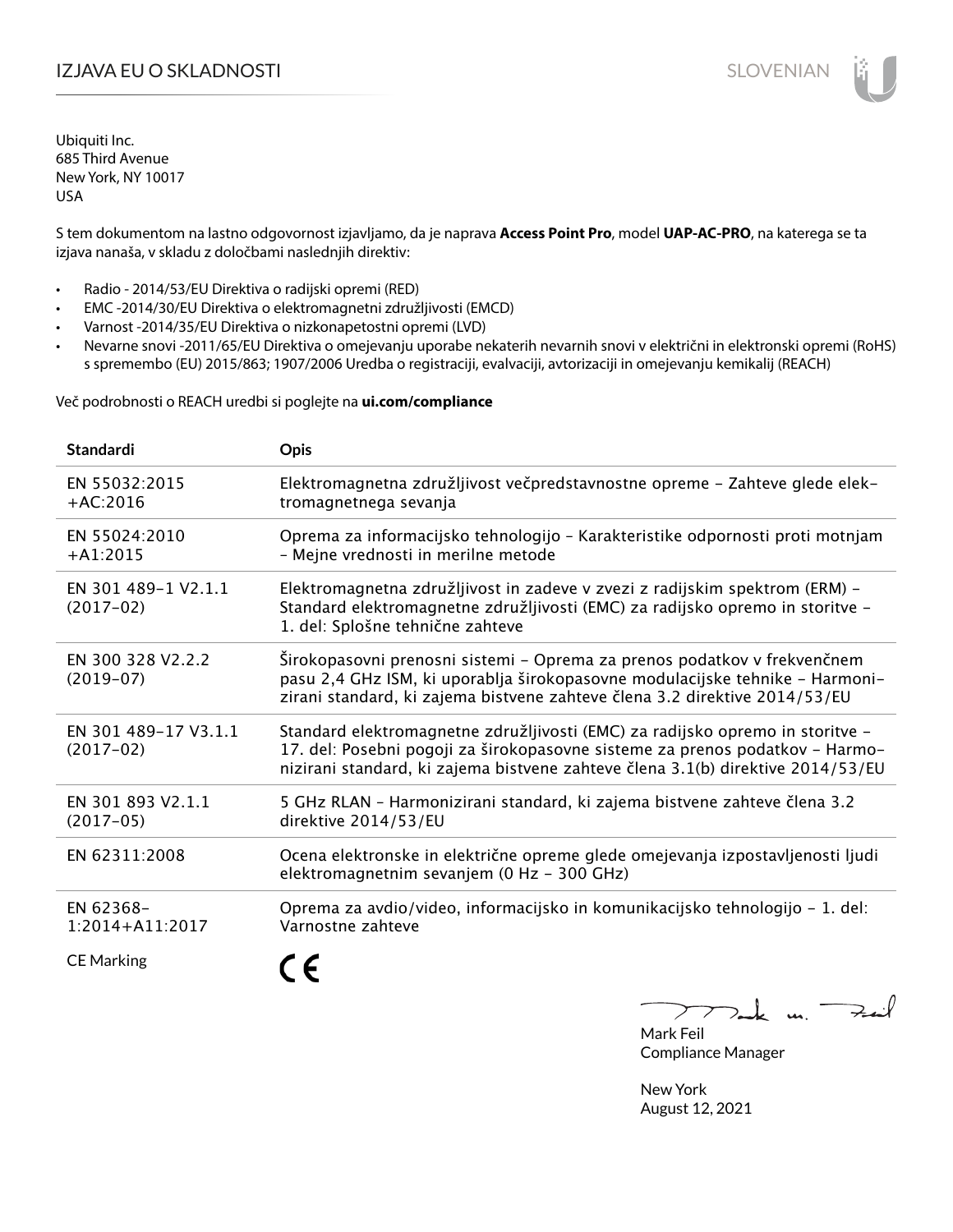Διά του παρόντος δηλώνουμε με αποκλειστική ευθύνη μας ότι το **Access Point Pro**, μοντέλο **UAP-AC-PRO**, στο οποίο αναφέρεται η παρούσα δήλωση, είναι σύμφωνο με τις διατάξεις των Οδηγιών

- Ραδιοεξοπλισμός Οδηγία Ραδιοεξοπλισμού (RED) 2014/53/ΕΕ
- EMC Οδηγία Ηλεκτρομαγνητικής Συμβατότητας (EMCD) 2014/30/ΕΕ
- Ασφάλεια Οδηγία Χαμηλής Τάσης (LVD) 2014/35/ΕΕ
- Επικίνδυνα Υλικά Περιορισμός της Χρήσης Ορισμένων Επικίνδυνων Ουσιών σε Ηλεκτρικό και Ηλεκτρονικό Εξοπλισμό (RoHS) 2011/65/ΕΕ με τροποποίηση (ΕΕ) 2015/863. Καταχώριση, Αξιολόγηση, Εξουσιοδότηση και Περιορισμός Χημικών Ουσιών (REACH) 1907/2006

Για περισσότερες λεπτομέρειες σχετικά με το REACH, παρακαλούμε ανατρέξτε στη διεύθυνση **ui.com/compliance**

| Πρότυπα                             | Περιγραφή                                                                                                                                                                                                                                                        |
|-------------------------------------|------------------------------------------------------------------------------------------------------------------------------------------------------------------------------------------------------------------------------------------------------------------|
| EN 55032:2015<br>$+AC:2016$         | Ηλεκτρομαγνητική συμβατότητα εξοπλισμού πολυμέσων - Απαιτήσεις<br>εκπομπών                                                                                                                                                                                       |
| EN 55024:2010<br>$+A1:2015$         | Εξοπλισμός τεχνολογίας πληροφοριών - Χαρακτηριστικά θωράκισης - Όρια<br>και μέθοδοι μέτρησης                                                                                                                                                                     |
| EN 301 489-1 V2.1.1<br>$(2017-02)$  | Ηλεκτρομαγνητική συμβατότητα και Θέματα Ραδιοφάσματος (ERM). Πρότυπο<br>ηλεκτρομαγνητικής συμβατότητας (ΕΜC) για ραδιοεξοπλισμό και υπηρεσίες.<br>Μέρος 1: Κοινές τεχνικές απαιτήσεις                                                                            |
| EN 300 328 V2.2.2<br>$(2019-07)$    | Ευρυζωνικά συστήματα μετάδοσης. Εξοπλισμός μετάδοσης δεδομένων<br>που λειτουργεί στη ζώνη ISM 2,4 GHz και χρησιμοποιεί ευρυζωνικές<br>τεχνικές διαμόρφωσης. Εναρμονισμένο πρότυπο που καλύπτει τις βασικές<br>απαιτήσεις του άρθρου 3.2 της Οδηγίας 2014/53 / ΕΕ |
| EN 301 489-17 V3.1.1<br>$(2017-02)$ | Standard elektromagnetne združljivosti (EMC) za radijsko opremo in storitve -<br>17. del: Posebni pogoji za širokopasovne sisteme za prenos podatkov - Harmo-<br>nizirani standard, ki zajema bistvene zahteve člena 3.1(b) direktive 2014/53/EU                 |
| EN 301 893 V2.1.1<br>$(2017-05)$    | 5 GHz RLAN. Εναρμονισμένο Πρότυπο που καλύπτει τις βασικές απαιτήσεις<br>του άρθρου 3.2 της Οδηγίας 2014/53/ΕΕ                                                                                                                                                   |
| EN 62311:2008                       | Αξιολόγηση ηλεκτρονικού και ηλεκτρικού εξοπλισμού που σχετίζεται με<br>περιορισμούς έκθεσης στον άνθρωπο για ηλεκτρομαγνητικά πεδία (0 Hz -<br>300 GHz)                                                                                                          |
| EN 62368-<br>$1:2014 + A11:2017$    | Εξοπλισμός τεχνολογίας ήχου/εικόνας, πληροφορικής και επικοινωνιών -<br>Μέρος 1: Απαιτήσεις ασφάλειας                                                                                                                                                            |
| <b>CE Marking</b>                   |                                                                                                                                                                                                                                                                  |

Tak m. Fail Mark Feil

Compliance Manager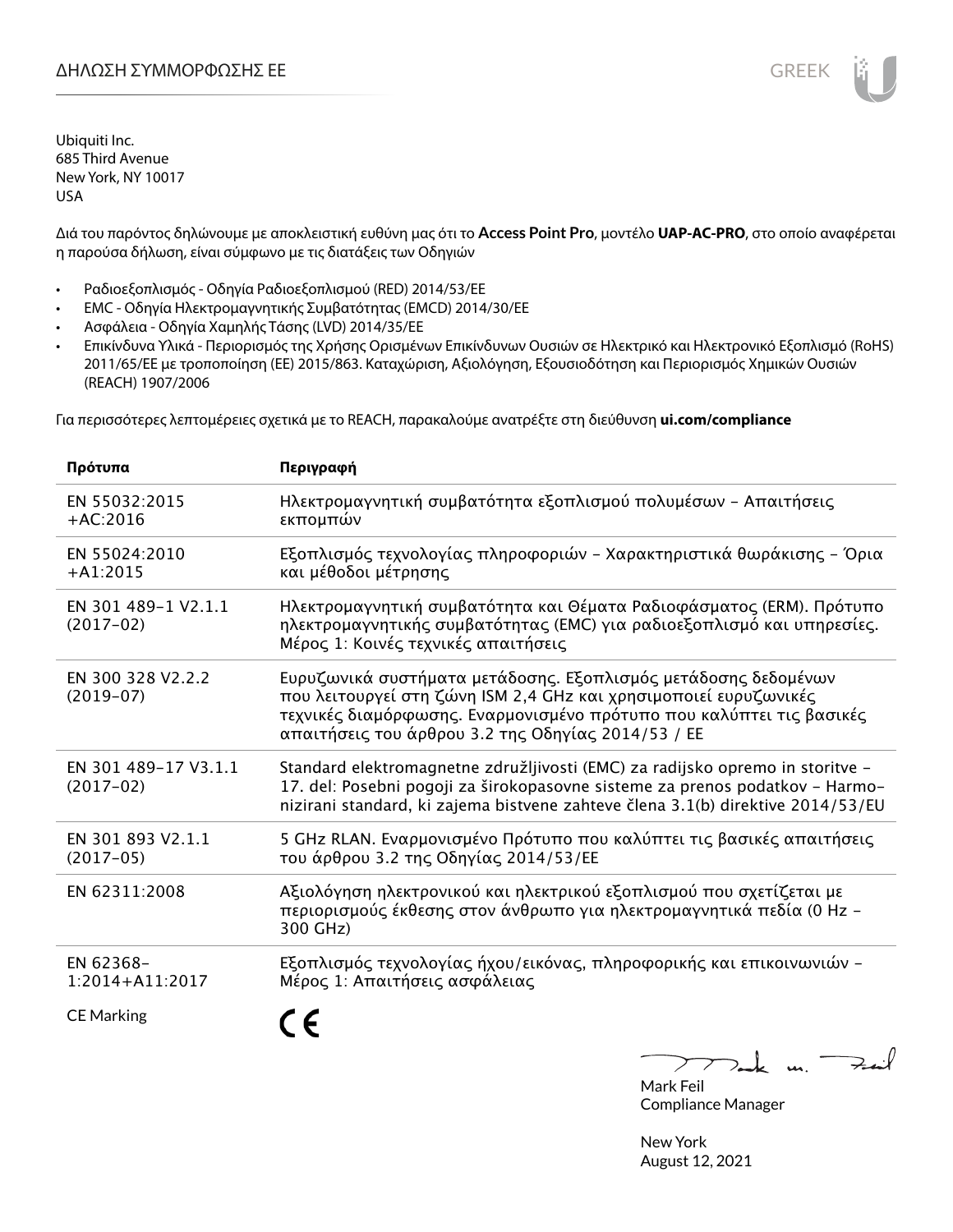# EÚ VYHLÁSENIE O SÚHLASE SLOVAK SLOVAK

Ubiquiti Inc. 685 Third Avenue New York, NY 10017 USA

Týmto prehlasuje, na našu výlučnú zodpovednosť, že **Access Point Pro**, model **UAP-AC-PRO**, ktorého sa toto vyhlásenie týka, je v súlade s ustanoveniami Smerníc

- Rádio 2014/53/EÚ Smernica o Rádiových Zariadeniach (RED)
- EMC -2014/30/EÚ Smernica o Elektromagnetickej Kompatibilite (EMCD)
- Bezpečnosť -2014/35/EÚ Smernica o Nízkom Napätí (LVD)
- Nebezpečné Materiály -2011/65/EÚ Obmedzenie Používania Určitých Nebezpečných Látok v Elektrických a Elektronických Zariadeniach (RoHS) s dodatkom (EÚ) 2015/863; 1907/2006 Registrácia, Hodnotenie, Autorizácia a Obmedzenie chemikálií (REACH)

Ďalšie informácie o REACH môžete nájsť na **ui.com/compliance**

| <b>Standardy</b>                    | <b>Popis</b>                                                                                                                                                                                                                                                 |
|-------------------------------------|--------------------------------------------------------------------------------------------------------------------------------------------------------------------------------------------------------------------------------------------------------------|
| EN 55032:2015<br>$+AC:2016$         | Elektromagnetická kompatibilita multimediálnych zariadení - emisné požia-<br>davky                                                                                                                                                                           |
| EN 55024:2010<br>$+A1:2015$         | Zariadenia informačných technológií - Charakteristiky odolnosti - Limity a<br>metódy merania                                                                                                                                                                 |
| EN 301 489-1 V2.1.1<br>$(2017-02)$  | Elektromagnetická kompatibilita a záležitosti rádiového spektra (ERM). Nor-<br>ma elektromagnetickej kompatibility (EMC) pre rádiové zariadenia a služby:<br>Spoločné technické požiadavky                                                                   |
| EN 300 328 V2.2.2<br>$(2019-07)$    | Širokopásmové prenosové systémy. Zariadenia na prenos údajov pracujúce v<br>pásme ISM 2,4 GHz a používajúce širokopásmové modulačné techniky. Har-<br>monizovaná norma vzťahujúca sa na základné požiadavky článku 3.2 smernice<br>2014/53/EÚ                |
| EN 301 489-17 V3.1.1<br>$(2017-02)$ | Norma elektromagnetickej kompatibility (EMC) na rádiové zariadenia a služby.<br>17. časť: Osobitné podmienky pre širokopásmové systémy prenosu dát. Har-<br>monizovaná norma vzťahujúca sa na základné požiadavky článku 3.1 písm. b)<br>smernice 2014/53/EÚ |
| EN 301 893 V2.1.1<br>$(2017-05)$    | 5 GHz RLAN; harmonizovaná norma vzťahujúca sa na základné požiadavky<br>článku 3.2 smernice 2014/53/EÚ                                                                                                                                                       |
| EN 62311:2008                       | Posudzovanie elektronických a elektrických zariadení v súvislosti s obmedzeni-<br>ami vystavenia ľudí elektromagnetickým poliam (0 Hz - 300 GHz)                                                                                                             |
| EN 62368-<br>$1:2014+A11:2017$      | Zariadenia audio/video, informačnej a komunikačnej technológie - časť 1: Bez-<br>pečnostné požiadavky                                                                                                                                                        |
| <b>CE Marking</b>                   |                                                                                                                                                                                                                                                              |

 $k$  m. Fail  $\sum_{k=1}^{n}$  $\sum$ 

Mark Feil Compliance Manager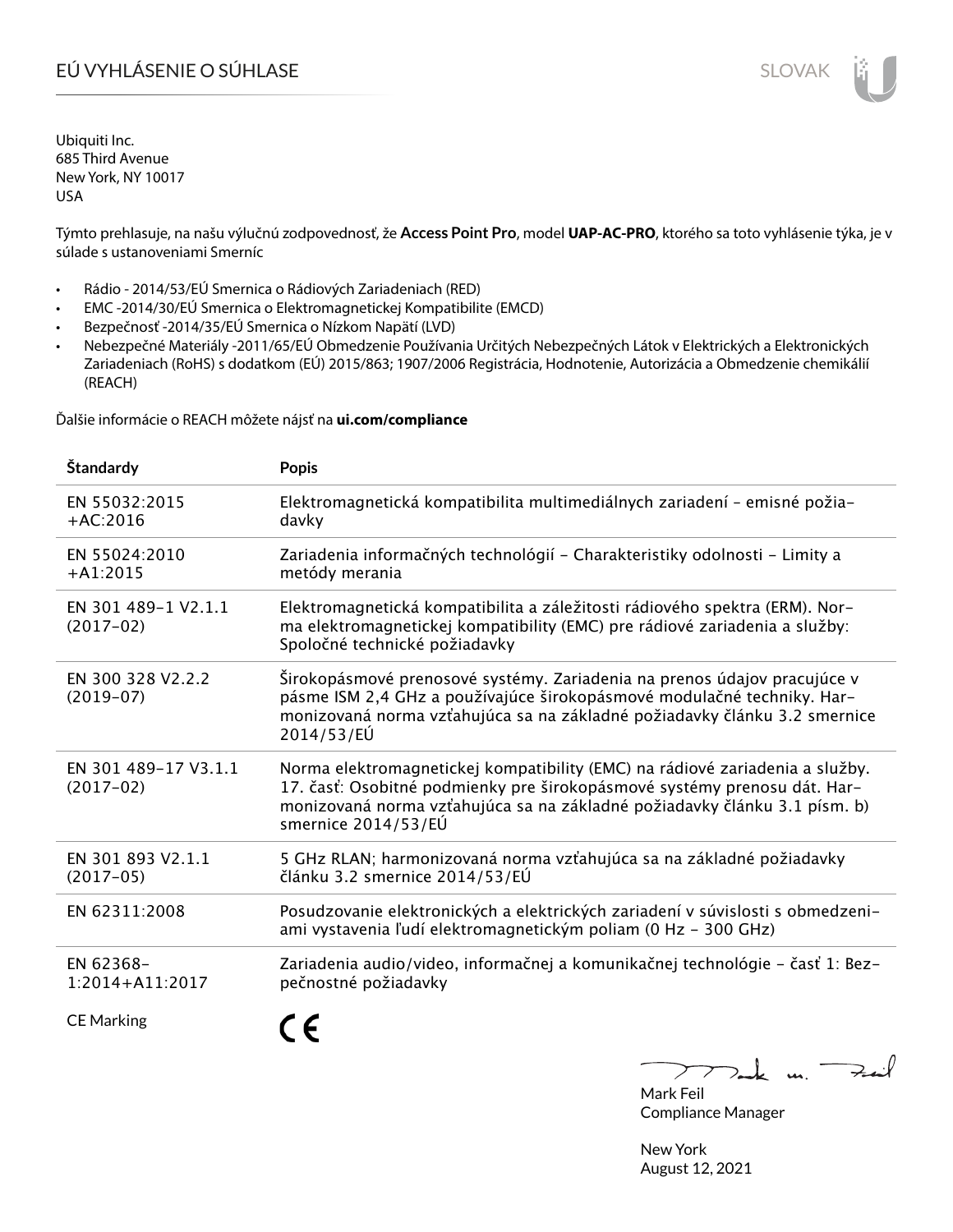# ES ATBILSTĪBAS DEKLARĀCIJA LATVIAN

Ubiquiti Inc. 685 Third Avenue New York, NY 10017 USA

Vienīgi uz savu atbildību deklarējam, ka iekārtas "**Access Point Pro**" modelis "**UAP-AC-PRO**", uz ko attiecas šī deklarācija, atbilst šādu direktīvu noteikumiem:

- radio 2014/53/ES Radioiekārtu direktīva (RED);
- elektromagnētiskā saderība 2014/30/ES Elektromagnētiskās saderības direktīva (EMCD);
- drošība 2014/35/ES Zemsprieguma direktīva (LVD);
- bīstami materiāli 2011/65/ES Atsevišķu bīstamu ķīmisko vielu izmantošanas ierobežojumi elektriskajās un elektroniskajās iekārtās (RoHS) ar grozījumu (ES) 2015/863; 1907/2006 Ķīmisko vielu reģistrēšana, novērtēšana, atļaušana un ierobežošana (REACH).

Papildinformāciju par REACH lūdzam skatīt tīmekļa vietnē **ui.com/compliance**

| <b>Standarti</b>                    | <b>Apraksts</b>                                                                                                                                                                                                                                               |
|-------------------------------------|---------------------------------------------------------------------------------------------------------------------------------------------------------------------------------------------------------------------------------------------------------------|
| EN 55032:2015<br>$+AC:2016$         | Multivides iekārtu elektromagnētiskā saderība - Emisijai piemērojamās prasības                                                                                                                                                                                |
| EN 55024:2010<br>$+A1:2015$         | Informācijas tehnoloģijas iekārtas - Traucējumnoturības raksturlielumi -<br>Robežvērtības un mērīšanas metodes                                                                                                                                                |
| EN 301 489-1 V2.1.1<br>$(2017-02)$  | Elektromagnētiskā saderība un radiofrekvenču spektra jautājumi (ERM); Elek-<br>tromagnētiskās saderības (EMS) standarts radioiekārtām un dienestiem; 1. daļa:<br>Vispārējās tehniskās prasības                                                                |
| EN 300 328 V2.2.2<br>$(2019-07)$    | Platjoslas pārraides sistēmas; Datu pārraides iekārtas, kas darbojas 2,4 GHz<br>ISM joslā un izmanto platjoslas modulācijas paņēmienus; Saskaņotais standarts,<br>kas atbilst Direktīvas 2014/53/ES 3. panta 2. punkta pamatprasībām                          |
| EN 301 489-17 V3.1.1<br>$(2017-02)$ | Elektromagnētiskās saderības (EMS) standarts radioiekārtām un dienestiem; 17.<br>daļa: Īpašie nosacījumi platjoslas datu pārraides sistēmām; Saskaņotais stan-<br>darts, kas atbilst Direktīvas 2014/53/ES 3. panta 1. punkta b) apakšpunkta<br>pamatprasībām |
| EN 301 893 V2.1.1<br>$(2017-05)$    | 5 GHz RLAN; Saskaņotais standarts, kas atbilst Direktīvas 2014/53/ES 3. panta<br>2. punkta pamatprasībām                                                                                                                                                      |
| EN 62311:2008                       | Elektronisko un elektrisko iekārtu novērtēšana attiecībā uz ierobežojumiem 0<br>Hz-300 GHz elektromagnētisko lauku iedarbībai uz cilvēkiem                                                                                                                    |
| EN 62368-<br>1:2014+A11:2017        | Audio/video, informācijas un komunikācijas tehnoloģiju aprīkojums - 1. daļa:<br>Drošības prasības                                                                                                                                                             |
| <b>CE Marking</b>                   |                                                                                                                                                                                                                                                               |

 $\downarrow$  u. Fail  $\geq$ 

Mark Feil Compliance Manager